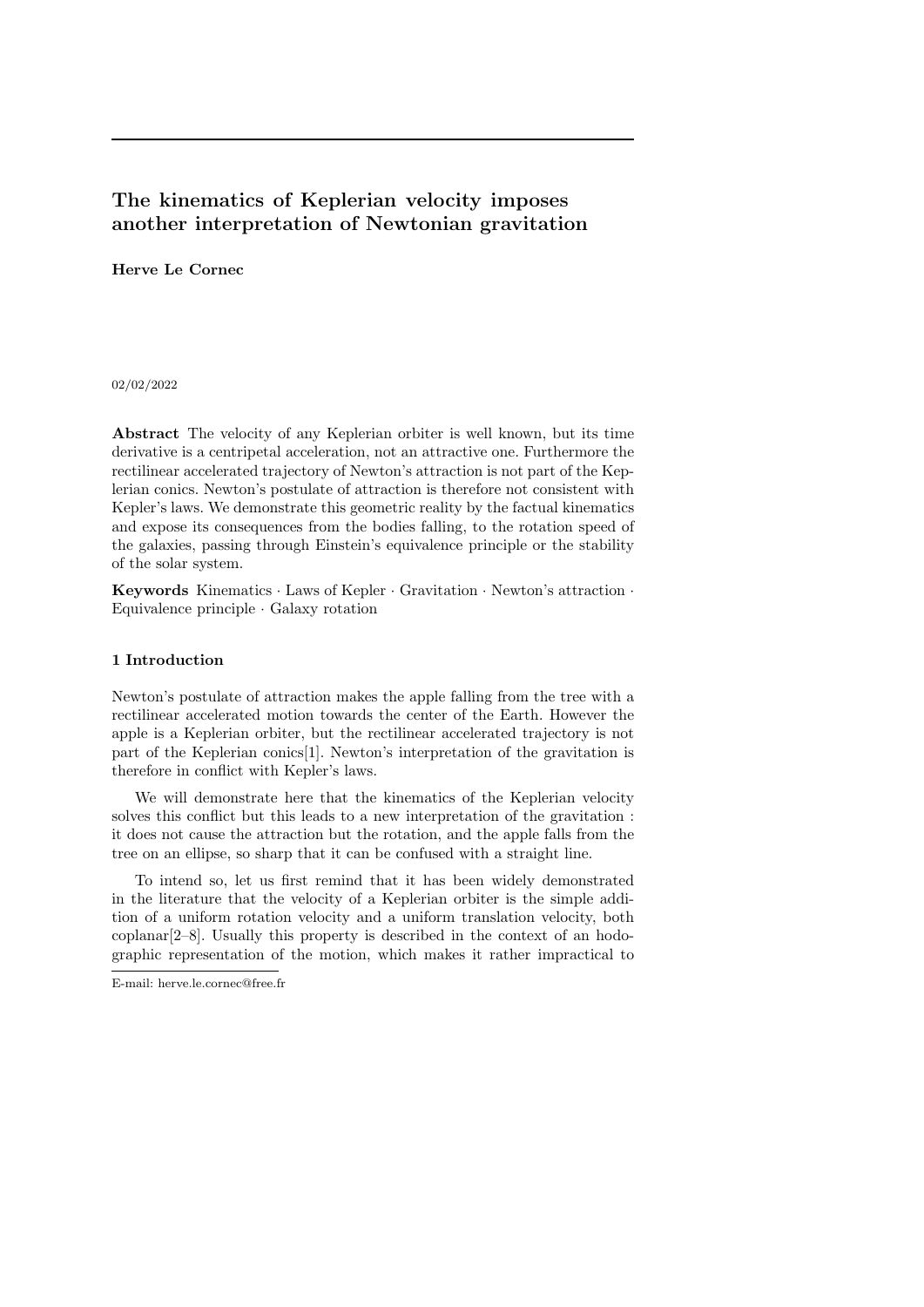manipulate mathematically. We can however give a simple and trivial kinematic expression of this orbital velocity :

$$
\mathbf{v} = \mathbf{v}_R + \mathbf{v}_T \tag{1}
$$

with 
$$
v_R = ||\mathbf{v}_R|| = cst
$$
 and  $v_T = ||\mathbf{v}_T|| = cst$ 

where  $\mathbf{v}_R$  is the rotation velocity and  $\mathbf{v}_T$  is the translation velocity. Take care, in this expression the index R means "rotation" but not "radial", while the index T stands for "translation" but not "tangential". The figure 1 shows these two velocities on a typical Keplerian orbit.

This definition of the orbital velocity is an unmistakable geometric reality, as the authors demonstrated, yet it conflicts with Newton's postulate of attraction, as far as its time derivative is a centripetal acceleration, but not an attractive one. And this is problematic because if words have meaning, a centripetal acceleration causes a rotation while an attractive acceleration causes a translation.

Without entering the full demonstration that we will run further, let us already give an overview of its consequences. We will show that the conic eccentricity e of any Keplerian motion is simply the ratio between  $v_T$  and  $v_R$ from the definition 1 :  $e = v_T/v_R$ . From this we see that if the eccentricity is null, it means that  $v<sub>T</sub>$  is null, and consequently the motion is a uniform rotation. This is the case for instance of the International Space Station (ISS), at a first approximation. Now if we slow down the spaceship by the means of an engine, we will show that  $\mathbf{v}_T$  is not null any more and the ISS can not remain on its circular orbit, it enters an ellipse  $(0 < e < 1)$  which focus is at Earth's center of mass. The higher the slow down will be, the higher  $v_T$ will be and therefore the eccentricity of the orbit, flattening the ellipse. This behavior is well known by the space agencies because it is used to return to Earth the astronauts from a space flight, or to land a rover on Mars[9].

Now imagine that we could slow down the ISS strongly enough to have  $v_T$ close but lower to  $v_R$ , in order to have an eccentricity close but slightly lower to 1 ( $e = 0.9999...$ ). In these conditions the ellipse is strongly flattened and can appear as a straight line if the observer does not have measurement means that are precise enough. The ISS would then look like the apple falling from the tree, straight to the ground at a first approximation. From all this we see that the gravitation does not cause the attraction, but the rotation. What looks like an attraction is a gravitational rotation slowed down by some mechanical constraints. The consequence is that the mechanical and the gravitational accelerations are of different natures, the first causing a translation, the second a rotation, they cannot be equivalent, even locally. We will demonstrate this point in detail, that conflicts with Einstein's equivalence principle.

Before entering the demonstration of all this by the means of the kinematics, we must point out something important. The definition 1 of the orbital velocity is purely kinematic, it embeds no physical parameter like the mass for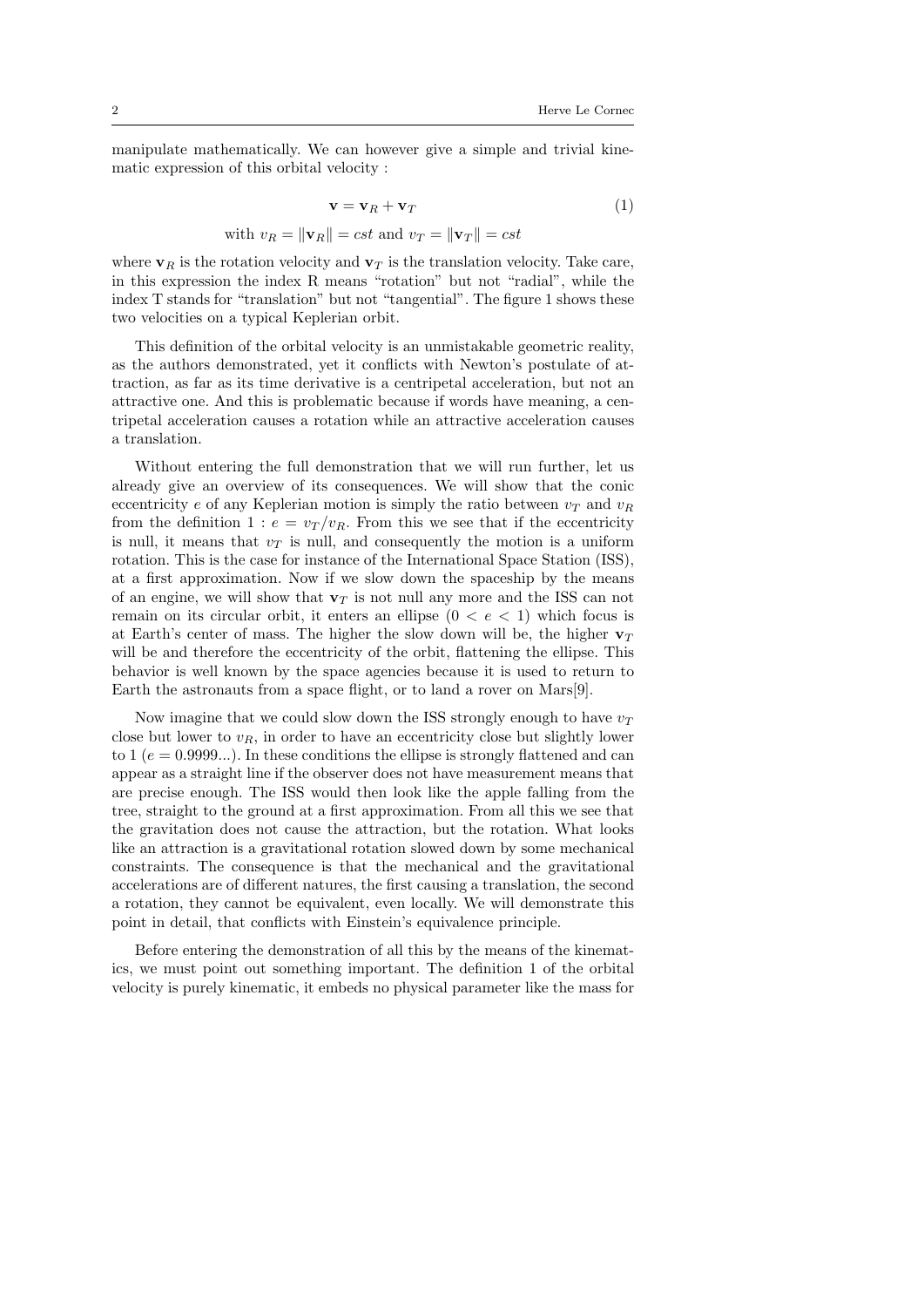

Fig. 1 The velocity of a Keplerian orbiter v on a fixed orbit is always the sum of a uniform rotation velocity  $\mathbf{v}_R$ , perpendicular to the vector radius, and a uniform translation velocity  $\mathbf{v}_T$ , which direction is always perpendicular to the main axis of the conic. Both are coplanar and have a constant norm all along the trajectory.

instance. However its derivative with respect to time leads to Newton's acceleration that embeds the physical factor  $GM[10]$ , G being the universal constant of gravitation and  $M$  the mass causing the gravitation. Consequently to the factor GM must correspond a kinematic factor, and we will demonstrate that it is  $Lv_R$ , L being the norm of the kinematic angular momentum  $(L = \mathbf{r} \times \mathbf{v})$ and  $v_R$  the norm of the rotation velocity from the definition 1. We will see that using the factor  $Lv_R$  instead of  $GM$  provides a solution to explain the rotation speed of the galaxies, without dark matter, and suggests that the Keplerian motion could be at work at other scales than the only astronomic one.

In the present work we use no postulate, nor hypothesis, we only report the factual reality of the Keplerian kinematics. We will first demonstrate that from the definition 1 of the Keplerian velocity we can get the three laws of Kepler as well as the mathematical structure of Newton's acceleration. This will provide us a complete set of kinematic equations that will be used as a frame of reference to explore some important consequences, that we started to expose above, and cannot be ignored because they are imposed by the kinematics.

#### 2 Kinematics analysis

Let us first be more precise about the kinematic definition of the Keplerian velocity 1 coming from the literature. The translation and rotation velocities are coplanar. The rotation velocity  $v_R$  is the vector multiplication of the fre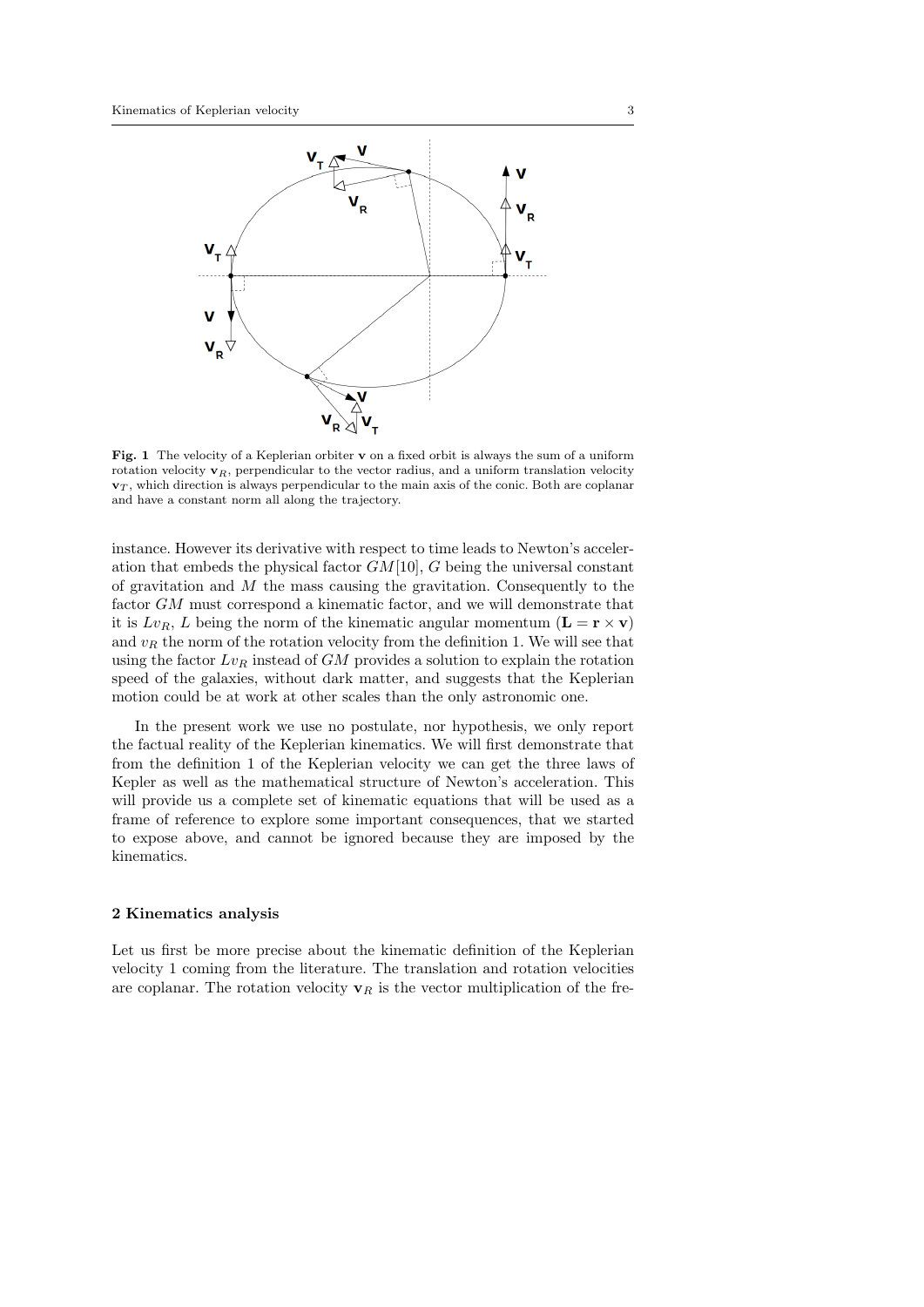quency of rotation  $\omega$ , always perpendicular to the plane of rotation, with the vector radius r :

$$
\mathbf{v}_R = \boldsymbol{\omega} \times \mathbf{r} \tag{2}
$$

Starting from this we are going to demonstrate the existence of Kepler's laws as well as Newton's acceleration, or at least its mathematical structure.

The first consequence of the expression 1 is the validity of the following one by derivation with respect to time of  $v_R$  ( $\dot{\omega}$  and  $\omega$  being colinear) :

$$
\dot{\omega}r = -\omega \dot{r} \tag{3}
$$

The expressions 2 and 3 can help us calculate the derivative with respect to time of the orbital velocity, i.e. the acceleration, which is also simply the derivative of the rotation velocity, because the translation velocity is a constant. The acceleration will therefore be :

$$
\mathbf{a} = \dot{\boldsymbol{\omega}} \times \mathbf{r} + \boldsymbol{\omega} \times \mathbf{v} = -\frac{\boldsymbol{\omega}}{r^2} \times [\mathbf{r} \times (\mathbf{r} \times \mathbf{v})]
$$
(4)

Now defining the massless angular momentum like R.H. Battin[9] did as

$$
\mathbf{L} = \mathbf{r} \times \mathbf{v} \tag{5}
$$

the final expression of the acceleration is given by :

$$
\mathbf{a} = -\frac{Lv_R}{r^3}\mathbf{r}
$$
 (6)

Therefore the acceleration and the vector radius are colinear and this forces the angular momentum to be constant, as awaited for a central field motion :

$$
\mathbf{L} = \mathbf{constant} \tag{7}
$$

Note that the expression 6 of the acceleration has the same mathematical structure as Newton's gravitational acceleration, but it is centripetal.

Now from this we observe that the vector product of the rotation velocity with the angular momentum leads trivially to :

$$
\mathbf{v}_R \times \mathbf{L} = v_R^2 \left( 1 + \frac{\mathbf{v}_R \cdot \mathbf{v}_T}{v_R^2} \right) \mathbf{r}
$$
 (8)

The scalar version of this equation is therefore :

$$
\frac{L}{v_R} = \left(1 + \frac{v_T}{v_R}\cos\theta\right)r \quad \text{or} \quad p = \left(1 + e\cos\theta\right)r \tag{9}
$$

This is the equation of a conic where  $p = L/v_R$  is the semi latus rectum,  $e = v_T/v_R$  is the eccentricity and  $\theta$  is the true anomaly, i.e. the angle between  $v_T$  and  $v_R$  which is also the angle between the direction of the perigee and the vector radius. This is the expression of Kepler's first law.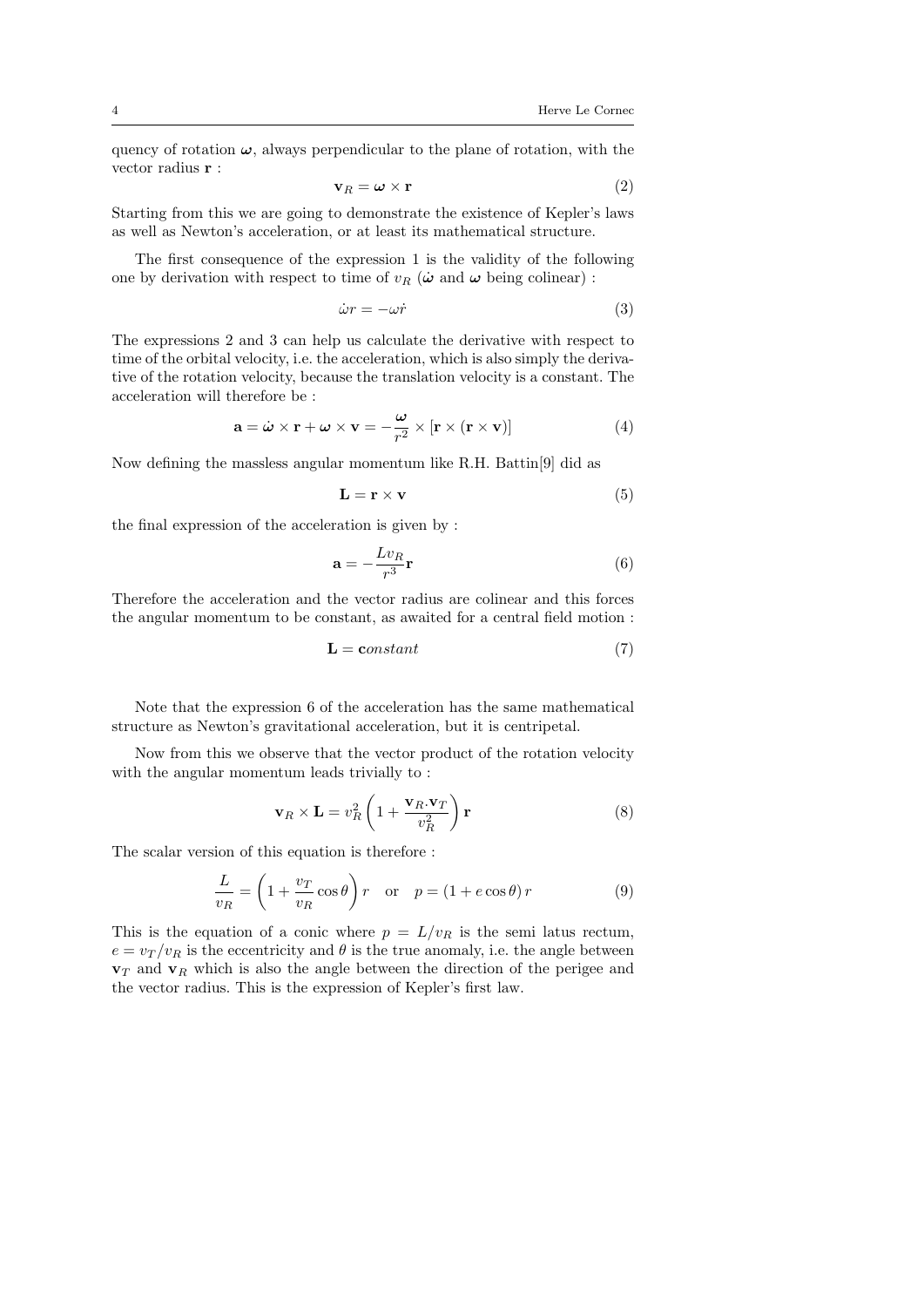Note that the eccentricity vector is given by :

$$
\mathbf{e} = \frac{\mathbf{v}_T \times \mathbf{L}}{L v_R} \tag{10}
$$

Therefore the translation velocity is always perpendicular to the main axis of the conic, which direction is the one of the vector eccentricity. The figure 1 exhibits both the rotation and the translation velocities at different positions on a conic.

Let us now notice that the scalar multiplication of the total velocity and the vector radius leads to :

$$
\mathbf{r}.\mathbf{v} = \mathbf{r}.\mathbf{v}_T = r\dot{r} \quad \text{thus} \quad \dot{r} = v_T \sin \theta \tag{11}
$$

Using this last expression it is trivial to show that the angular momentum can be presented as the multiplication of the square of the vector radius and the derivative with respect to time of the true anomaly :

$$
L = r^2 \dot{\theta} \tag{12}
$$

This last expression is very well known, being described for instance by L. Landau and E. Lifchitz in their course "Mechanics"[1]. It shows that the areal velocity, defined as  $f = r^2 \dot{\theta}/2$ , must be a constant as far as the angular momentum also is. Therefore the expression 12 is nothing else but the second law of Kepler.

Note that the time derivative of the true anomaly  $\dot{\theta}$  and the frequency of rotation  $\omega$  are related by the following formula :

$$
\dot{\theta} = \omega (1 + e \cos \theta) \quad \text{or} \quad r\dot{\theta} = p\omega \tag{13}
$$

Now integrating the expression 12 over a complete period  $T$  of revolution for an ellipse, as described by L. Landau and E. Lifchitz[1], and knowing that  $L$  and  $v_R$  are two constants, we are trivially led to the following formula :

$$
Lv_R = 4\pi^2 \frac{a^3}{T^2} = k = constant
$$
\n<sup>(14)</sup>

This is the expression of the third law of Kepler, where a is the semi-major axis of the ellipse.

The simplicity of the above kinematics can be useful in many cases to simplify some gravitational calculations, as orbits or space rendezvous. All that we presented here is very trivial in terms of kinematics, but it had to be setup in order to expose simply some important consequences of the structure 1 of the Keplerian velocity.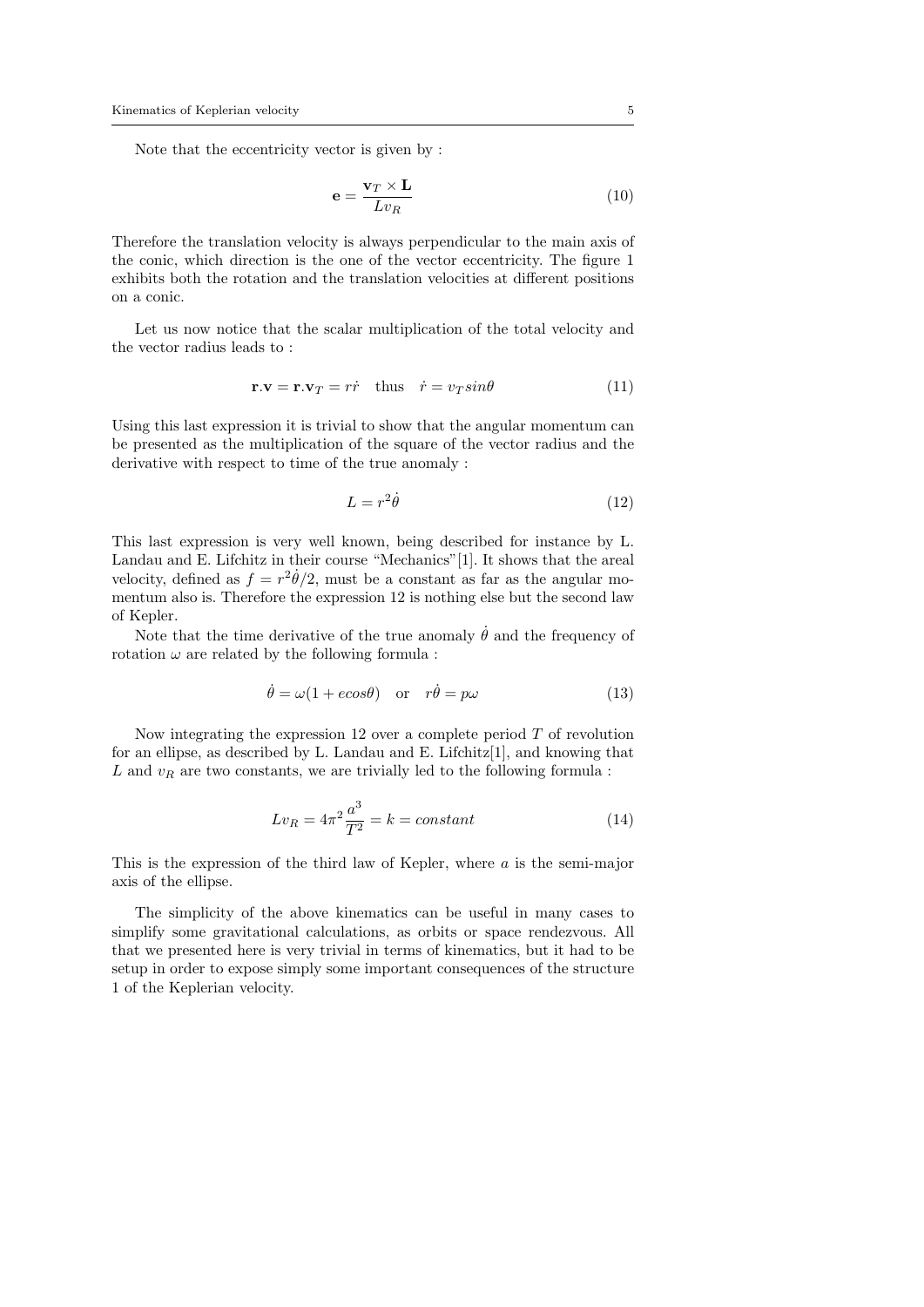# 3 Consequences

### 3.1 Newton's acceleration

Newton postulated his gravitational acceleration in order to explain Kepler's laws, therefore his acceleration must be consistent with the kinematics of the Keplerian motion, i.e. with the velocity defined by 1. The condition to fit both the acceleration 6 and the third law of Kepler 14 with Newton's postulate is to verify :

$$
Lv_R = GM \tag{15}
$$

where G is the universal constant of gravitation and  $M$  is the mass of the body causing the gravitation.

However the Keplerian acceleration 6 is centripetal, but not attractive as postulated by Newton, even if the global mathematical structure of his acceleration is indeed consistent with the kinematics.

### 3.2 Galileo's principle of equivalence

The definition 1 of the Keplerian velocity is mass independent, as expected for a motion in a gravitational field, that Galileo has shown to be mass independent[11].

## 3.3 Mechanical energy

Calculating the square of the expression 1, with respect to the results of the kinematics analysis, it is trivial to define a kinematic energy, i.e. a massless energy as follows :

$$
E_M = \frac{1}{2}v^2 - \frac{Lv_R}{r} = \frac{1}{2}v_R^2(e^2 - 1)
$$
\n(16)

Multiplying this last expression by the mass of the orbiter, and considering the formula 15, we get directly the usual expression of the mechanical energy as described in classical mechanics[1], with its kinetic and potential parts.

## 3.4 Falling bodies

What we call a falling body is a body that is accelerated on a straight line towards the center of the planet. Usually this experiment starts with a fixed body that is freed to fall at a time, so let us take the example of the apple falling from the tree.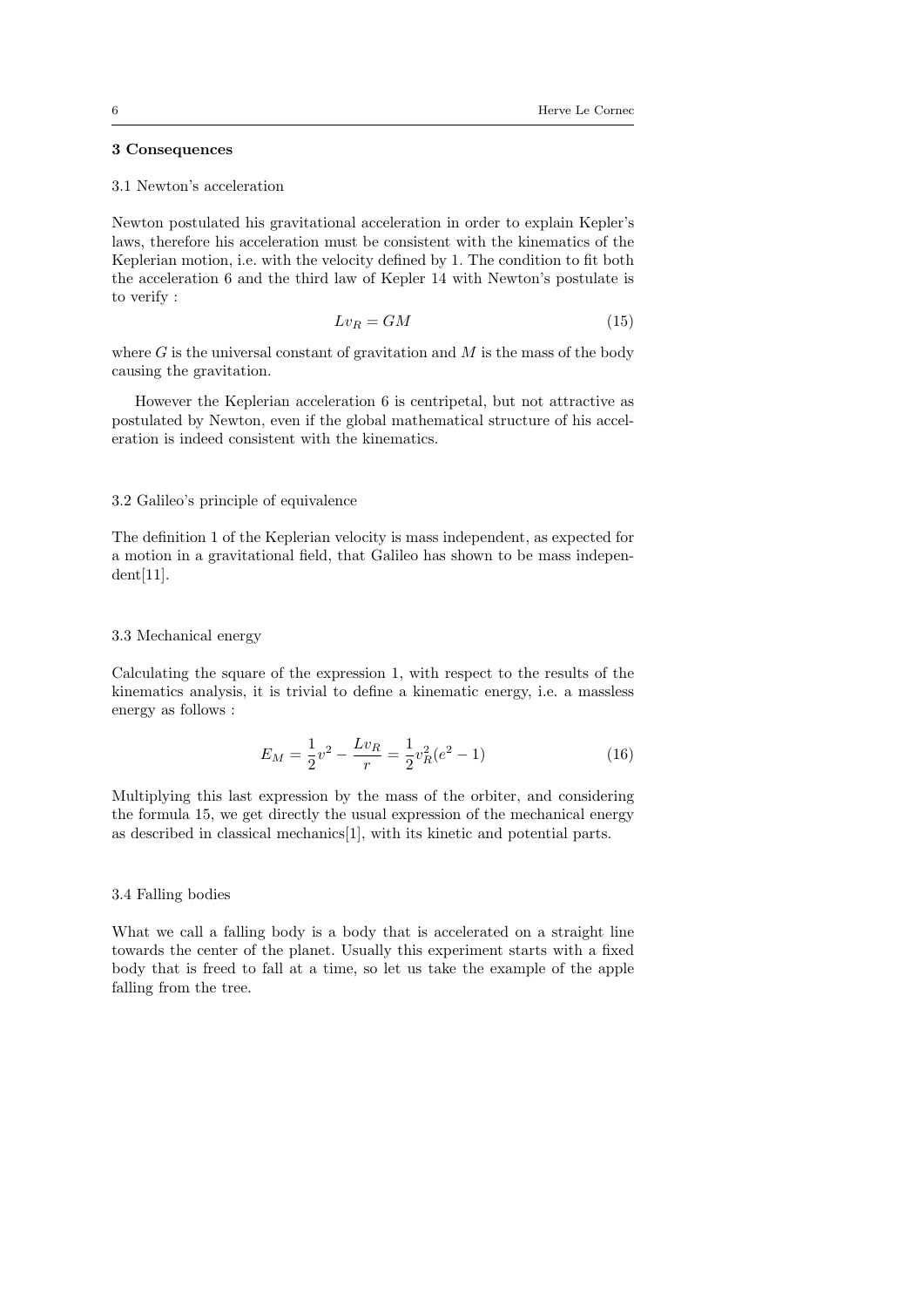At start the apple is fixed to the tree and therefore has no orbital velocity, but it is however a Keplerian orbiter. The only way to achieve this from the definition 1 is to have :

$$
\mathbf{v}_R = -\mathbf{v}_T \tag{17}
$$

This means that the apple is indeed submitted to the gravitational rotation velocity  $v_R$  from the Earth, but it can not move because the translation velocity  $\mathbf{v}_T$  opposes to it. From 14 and 15 we get the rotation velocity  $v_R = GM/L$ , were M is Earth's mass, i.e. if the mass M exists then  $v_R$  exists, and the apple cannot get rid of it. If  $v<sub>T</sub>$  would be null, the apple would orbit around the Earth at nearly  $v_R \approx 7.910^3$ m/s, but it is not, because  $v_T$  is as big as  $v_R$ , but of opposite direction, this is the only way to have a null orbital velocity.

But what is  $\mathbf{v}_T$ ? Exactly as  $\mathbf{v}_R$  is the integral of the gravitational acceleration 6,  $v_T$  is simply the integral of the acting accelerations that are not gravitational, like frictions for instance. Actually the apple is not alone to wish to gravitate freely around the planet, the tree would also like to, as well as the ground, and so on. There are so much particles that would like to gravitate around Earth's mass center that there is a traffic jam and all the particles are blocking each other, constituting the Earth.

Let the initial translation momentum of the apple on the tree be  $P_T =$  $m\mathbf{v}_T = -m\mathbf{v}_R$ , now if the apple disconnect from the tree, in a fraction of a second, it can not get rid of this tremendous initial momentum  $(v_R \approx 7.910^3 \text{m/s})$ multiplied by the mass of the apple), otherwise the apple would be submitted to a tremendous force that would smash it. Actually the apple can only get rid of a very small portion of its translation momentum to get :  $P_T = -m\mathbf{v}_R(1-\epsilon)$ , where  $\epsilon$  is very small. But meanwhile  $\mathbf{v}_R$  still exists and acts, consequently the orbital velocity is not null any more  $\mathbf{v} = \mathbf{v}_R + \mathbf{v}_T \neq \mathbf{0}$ , i.e. the apple falls on a Keplerian conic which eccentricity is very close but lower to 1 :  $e = v_T/v_R = 1 - \epsilon = 0.99999...$  Such a conic is a very sharp ellipse which focus is at Earth's center and apogee is at the altitude of the branch of the tree, with a minor axis which dimension is barely measurable because the mass of the apple is so small in regard of Earth's mass. Such a trajectory can be confused with a straight line, but this is an illusion. Actually the earth would be transparent with all its mass concentrated on a single mathematical point, Newton's postulate would make the apple falling until it get stuck on this point while the kinematics forecast that the apple would orbit around this point, before going back to its starting position.

#### 3.5 Mechanical versus gravitational accelerations

Let us consider an orbiter on a perfect circular orbit, so having  $\mathbf{v}_T = \mathbf{0}$ . Its acceleration is of course given by the expression 6. Let us now apply a mechanical force F provided by an engine, the total acceleration will then become :

$$
\mathbf{a} = -\frac{Lv_R}{r^3}\mathbf{r} + \frac{\mathbf{F}}{m} \tag{18}
$$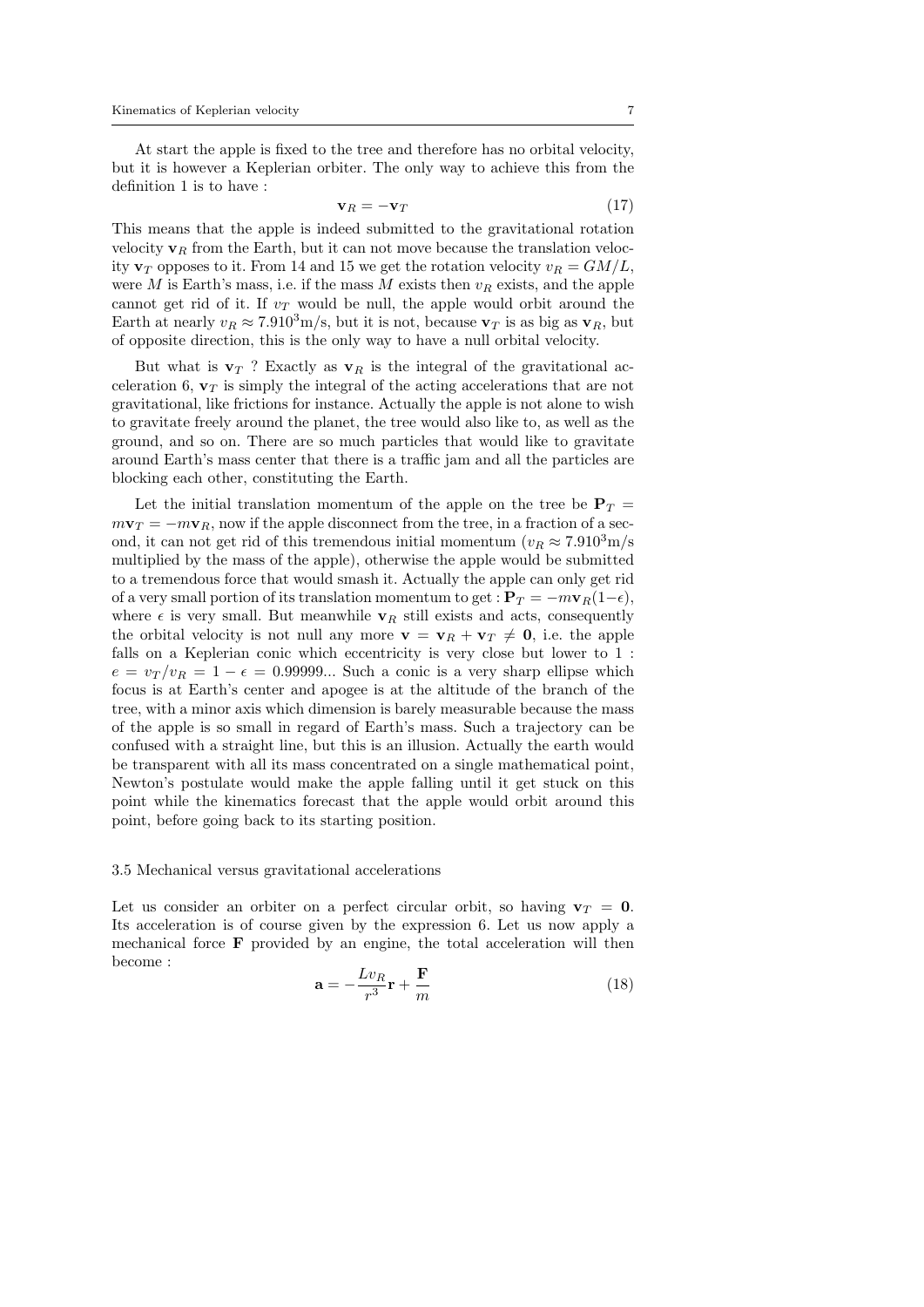where  $m$  is the mass of the orbiter. Integrating this expression must lead to the expression 1 of the velocity. We shall therefore verify :

$$
\mathbf{v} = \mathbf{v}_R + \mathbf{v}_T \quad \text{with} \quad \mathbf{v}_T = \int \frac{\mathbf{F}}{m} dt \quad \text{and} \quad \mathbf{v}_R = \boldsymbol{\omega} \times \mathbf{r} \tag{19}
$$

At this point it is important to note that the mechanical acceleration can only provide a translation. Indeed a force must have a physical connection to the axis of rotation to cause a rotation, but the mechanical force provided by the engine has no physical connection to Earth's mass center, and thus to the gravitational axis of rotation.

As far as the engine has been used  $\mathbf{v}_T$  cannot remain null, and therefore the mechanically accelerated orbiter cannot remain on a circular orbit because the eccentricity of its conic is not null any more  $(e = v_T/v_R \neq 0)$ , whatever the direction or the intensity of engine's thrust. This is a reason why the calculations of space rendezvous are so complex to solve. No engine has ever been able to simulate the gravitational rotation, as short and tiny the thrust of the engine was. Provided that the spaceship is in a gravitational field, no successive short mechanical thrust can simulate a circular orbit around the Keplerian focus[9].

Exactly as we described for the falling bodies, we have to make a clear distinction between the gravitational acceleration and the mechanical one. The first provides the rotation and the second the translation. These two accelerations are therefore of different natures, in no way we can say that they are equivalent, even locally.

This fact conflicts with Einstein's principle of equivalence, at least as described in his articles of 1907 and 1911. Indeed in 1907 Einstein explained [12] : "We consider two frames of reference,  $\Sigma 1$  and  $\Sigma 2$ . Let  $\Sigma 1$  be accelerated in the direction of its X coordinate axis, and let  $\gamma$  be the (time-constant) value of its acceleration. Suppose that  $\Sigma$ 2 is at rest, but located in a homogeneous gravitational field, which imparts to all objects an acceleration  $\gamma$  in the direction of the X axis. As far as we know, the physical laws with respect to  $\Sigma 1$ do not differ from those with respect to  $\Sigma$ 2; this derives from the fact that all bodies are accelerated in the same way in the gravitational field. We therefore have no reason to suppose in the state of our experience that the reference frames  $\Sigma$ 1 and  $\Sigma$ 2 differ in any way, and we will therefore assume in what follows the total physical equivalence between the gravitational field and the corresponding acceleration of the frame considered.". As far as the gravitation would cause the attraction, this presumption could be correct indeed, but since the gravitation causes the rotation while the machanical acceleration causes a translation, it can not be correct. No attractive acceleration could ever be equivalent to a centripetal acceleration.

In 1911 Einstein added $[13]$ : "By theoretically considering processes that take place relative to a uniformly accelerated reference frame, we obtain information on the occurrence of localized processes in a homogeneous gravitational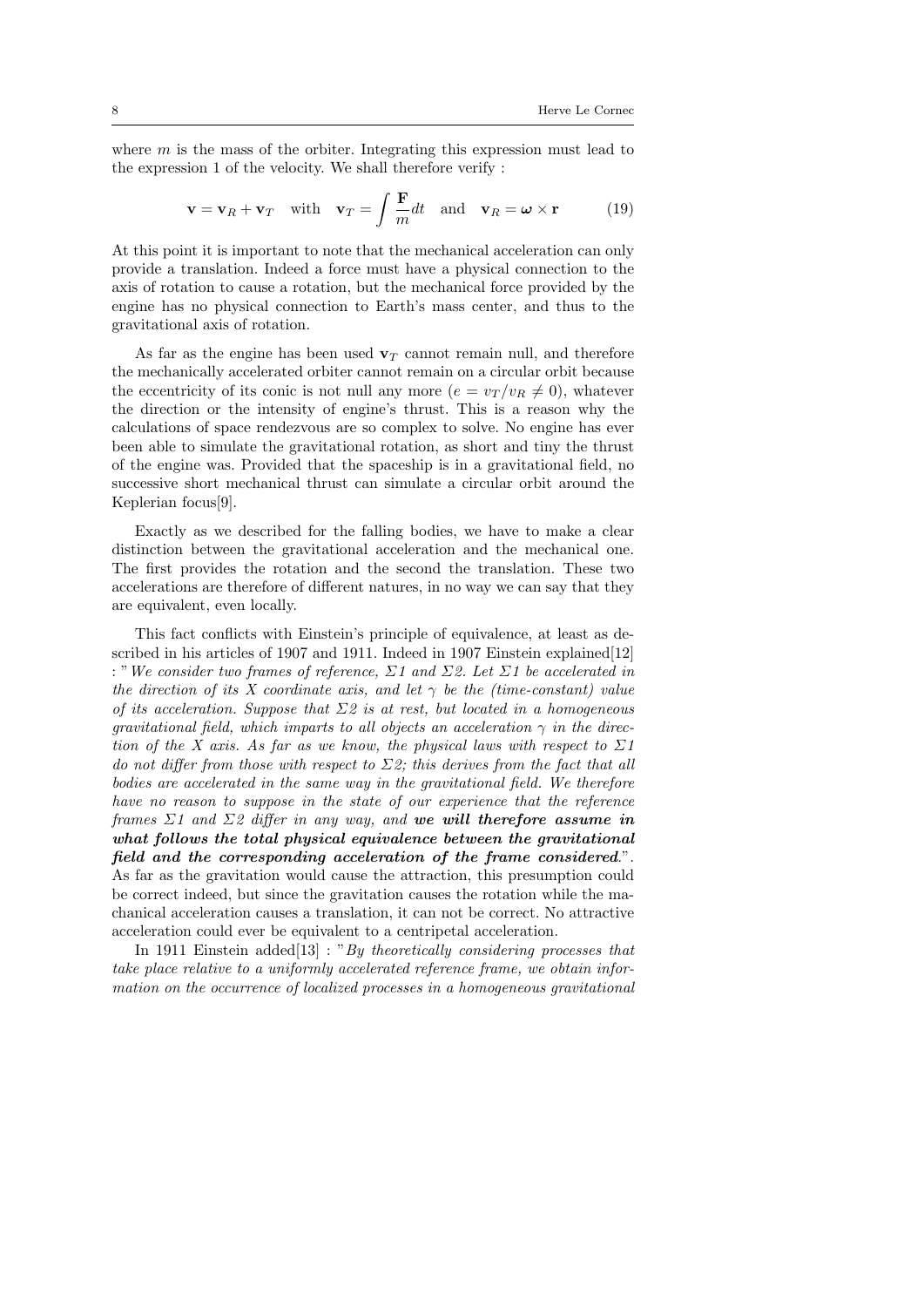field. The principle of equivalence does not affirm that it is possible to produce any gravitational field (for example that associated with the Earth) by means of the acceleration of a reference frame. It only asserts that the properties of a physical space, as they present themselves to us from the point of view of an accelerated frame of reference, constitute a particular case of the gravitational field.". Here again, this could only be true if the graviation would cause the attraction, but is not correct as far as it causes the rotation. An attractive acceleration can not be a particular case of a centripetal acceleration.

If we remind Einstein's thought experiment of the observer in a lift cabin[14], who would like to know if the acceleration he is feeling is provided by some mechanical means or by his position on a planet, he will be able to distinguish both situations, contrarily to what Einstein postulated. In the first case a ball dropped to the floor will fall on a straight line, in the second case on an ellipse. However the more massive the planet will be, the more precise his measurement means must be.

#### 3.6 Stability of the solar system

As long as the Sun will have a mass  $M$ , it will provide a rotation velocity  $v_R = GM/L$  to all the bodies in its gravitational field. If no mechanical force provides a  $v_T$  superior or equal to  $v_R$ , the body will eternally be trapped into Sun's field. The situation of a planet is somehow similar to the one of an electron in an atom : until you provide at least the ionization energy to the electron, it remains trapped into the atom.

The only way to eject a body from Sun's influence, is to provide it  $v_T \geq v_R$ , and in this case the trajectory becomes a parabola  $(e = 1)$  or an hyperbola  $(e > 1)$ , which focus is still the Sun. But of course ejecting a planet like the Earth, moreover Jupiter, will require a tremendous force to increase  $v_T$  enough to be superior or equal to  $v_R$ . Such an event could always happen at long term, but it would require some very exceptional circumstances.

Now that the solar system is stable, what currently happens are relatively light chocks usually coming from the crash of asteroids on the planets. Each one causes a slight modification of the translation velocity, so a slight modification of the orbit eccentricity, the orbit is deformed but is still stable. Therefore there is no evidence that the solar system could become chaotic[15] at short nor long term. The gravitation creating the rotation ensures the stability.

#### 3.7 Rotation of the galaxies

Vera Rubin has shown that the stars inside the disks of the galaxies have a velocity incompatible with the Newton's theory of the gravitation[16]. The figure 2 gives a typical example of what is expected from the Newton's postulate and what is actually measured for spiral galaxies[21].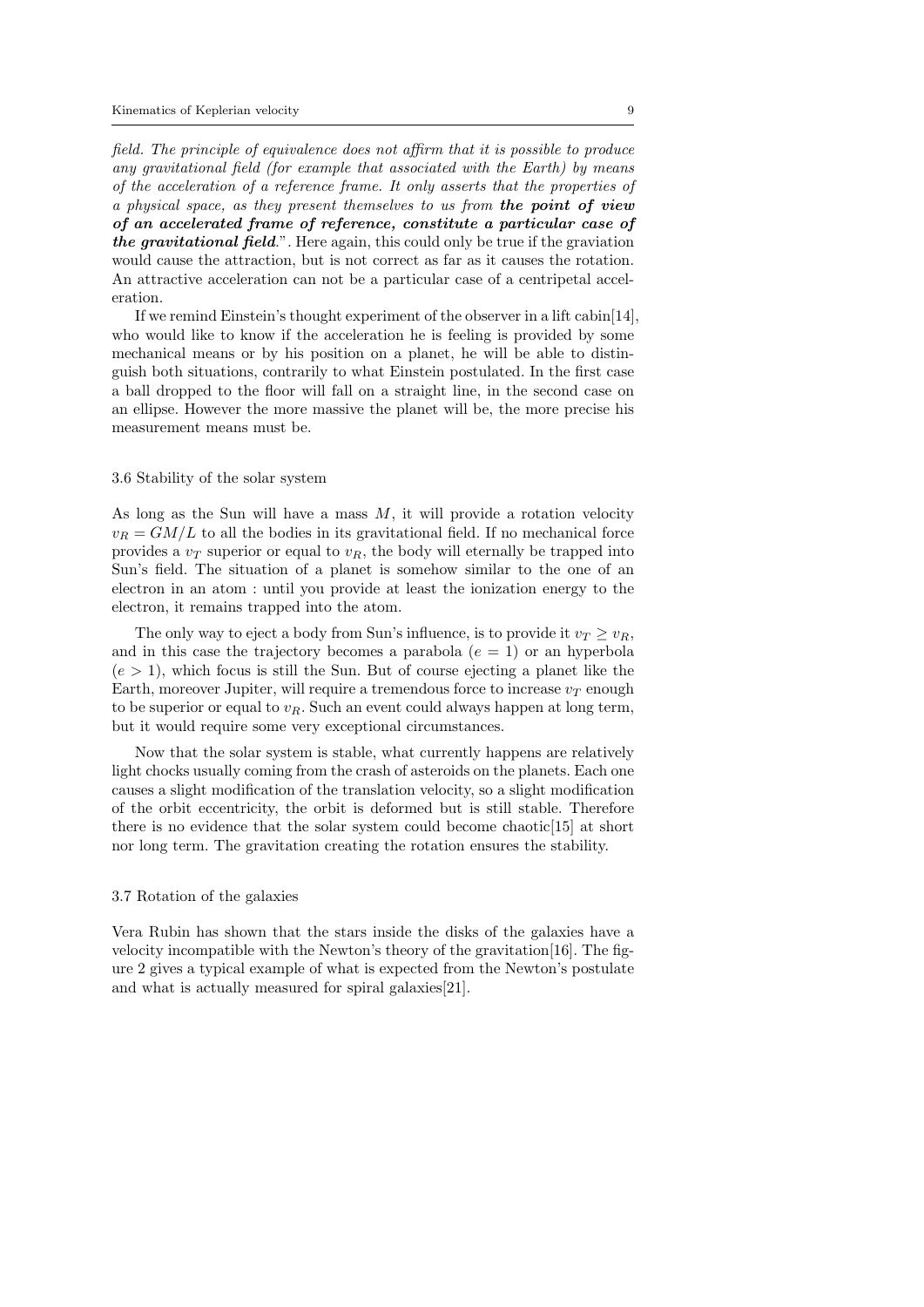

Fig. 2 Typical velocity of the stars in a spiral galactic disk with respect to their distance to the center of the galaxy. The doted curve A is the one expected with Newton's theory, the plain curve B is what is actually measured.

At a first approximation we can consider that the stars in the spiral galactic disk have a circular orbit and their velocity is given by the third law of Kepler 14 :  $v = \sqrt{k/r}$ . For Newton the numerator  $k = GM = constant$ , and consequently the velocity must decrease when the distance r increases. But for the kinematics  $k = Lv_R = L\omega r$ , therefore  $v = \sqrt{L\omega}$  and the velocity can remain constant whatever the distance, at the condition that  $L\omega$  also is.

As far as  $L\omega$  has the dimension of a massless energy (energy divided by the mass of the orbiter), if the stars of the galactic disk are populating the same massless energy level  $E = L\omega$ , they will have the same velocity independently of their distance to the center of the galaxy, and the curve B of the figure 2 can be explained.

The kinematics can therefore explain the experimental measures without dark matter, but considering that the galaxies are structured around some energy levels that are mathematically analogous to a macroscopic version of the Planck-Einstein relation[17]  $E = h\nu$ .

## 4 Discussion

Considering the kinematics of the Keplerian velocity we were able to demonstrate that the gravitation causes the rotation but not the attraction, a body falls on an ellipse but not a straight line, the mechanical and gravitational accelerations are of different natures, the solar system must be stable, the rotation of the galaxies can be explained if the stars in the disk occupy the same massless energy level. It is important to note that to achieve so we used no postulate, nor hypothesis, but only the pure factual kinematics.

The results that we get open some new perspectives, especially when considering the Newton's "universal" constant G. Newton did not know the existence of the electric charge, neither of the galaxies, nor of the atoms. What he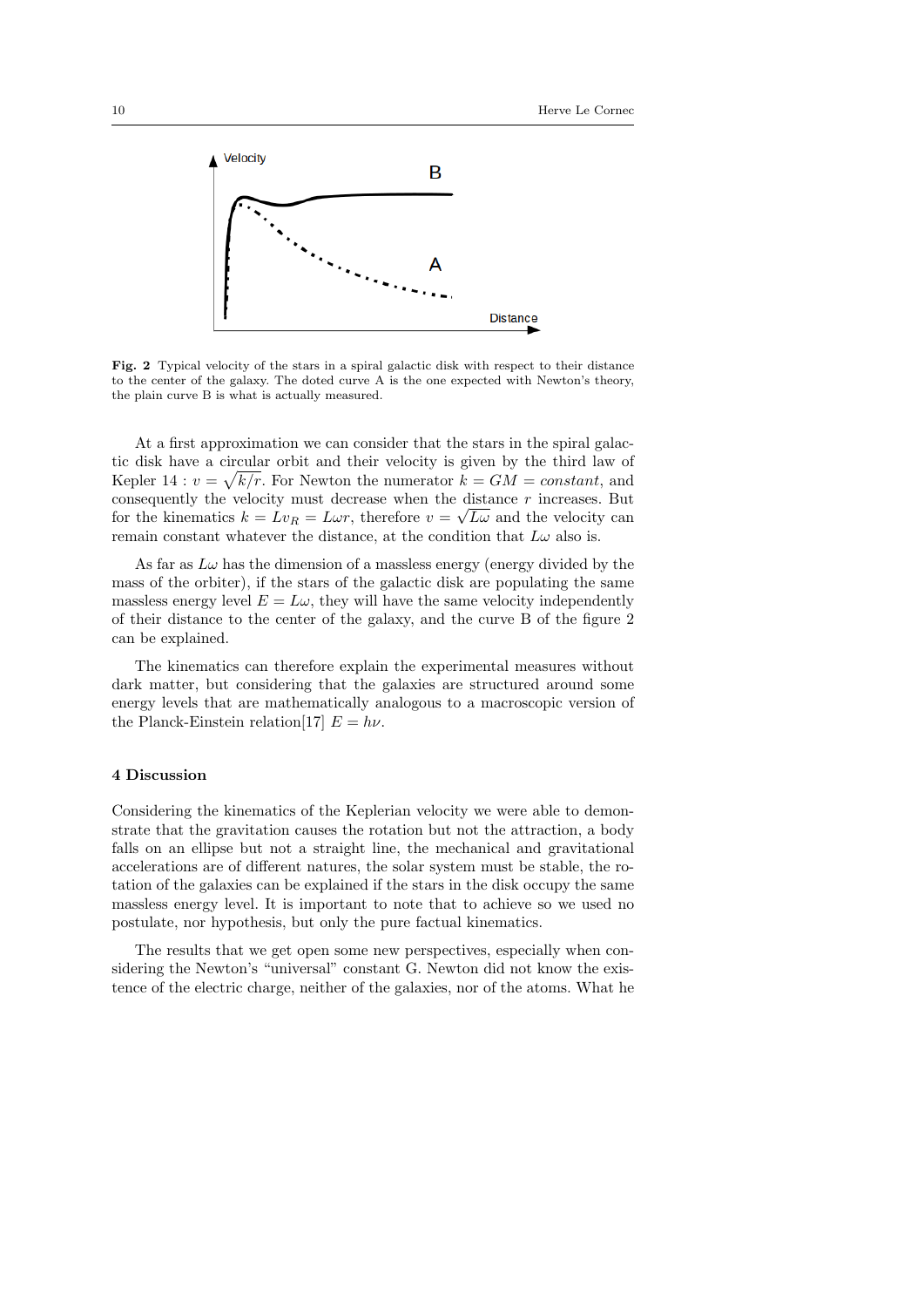called "universe" contained only the macroscopic bodies of the solar system. It would then be anachronistic to consider that his definition of what is "universal" also applies to what he did not even suspected. Sure G is a universal constant in his restricted universe, but is it still at any scale in our nowadays universe ?

Indeed we can notice that Coulomb's acceleration has the same mathematical structure as Newton's acceleration, but Coulomb's factor[18]  $-q^2/4\pi\epsilon_0$  replaces the factor GM. From a kinematic point of view if we have  $Lv_R = GM$ at an astronomic scale, nothing is opposed to have  $Lv_R = -q^2/4\pi\epsilon_0$  at an atomic one. Indeed  $Lv_R$  is a kinematic factor without any physical constraint, at the contrary of the factors postulated by Newton and Coulomb. So we may wonder if Kepler's laws could also be at work at an atomic scale.

Here we have to remind Rutherford's proposal to describe the electron around the proton like a planet around the Sun[19], and the criticisms against his model : the electron being in rotation it is submitted to a centripetal acceleration, and therefore as a charged particle it must emit photons, so lose energy, making the atom unstable. But this argument was unfair because if the electron is really like a planet, it must be in weightlessness, therefore it feels no acceleration and emits nothing, like the astronauts inside the ISS, it is then on a stable trajectory similar to those necessary to Bohr's model[18]. We are then led to wonder if a quantum version of the Keplerian motion could explain the electrons behavior in the atoms at some extent. This perspective has to be investigated.

The General Relativity (GR) also uses the factor GM, and reduces to Newton's theory for low masses and velocities[20]. It might then be interesting to introduce the factor  $Lv_R$  instead of  $GM$  in the GR, in order to see if it could work at other scales than the astronomic one. Furthermore the only theory that we own to explain the weightlessness is the GR, so if we have to consider an electron in weightlessness around the proton, the GR might be useful. This perspective has also to be investigated.

Even if we dared here to criticize the postulates of Newton and Einstein, constructively we hope, we also propose that answering to this criticisms by respecting the kinematics, could lead to improve and extend their theories. In no way at all a kinematic demonstration could ever be a theory of the gravitation, so what we exposed here can not compete with Newton's and Einstein's theories, this is not our point at all. What we point out is that our current theories of the gravitation must be consistent with the kinematics of the Keplerian motion, thus with the orbital velocity 1, but they are not so far.

#### References

- [1] L.Landau, E. Lifchitz, Mechanics, Ed. Mir, Moscow, 1966
- [2] David Derbes, Reinventing the wheel: Hodographic solutions to the Kepler problems. American Journal of Physics 69, 481 (2001).